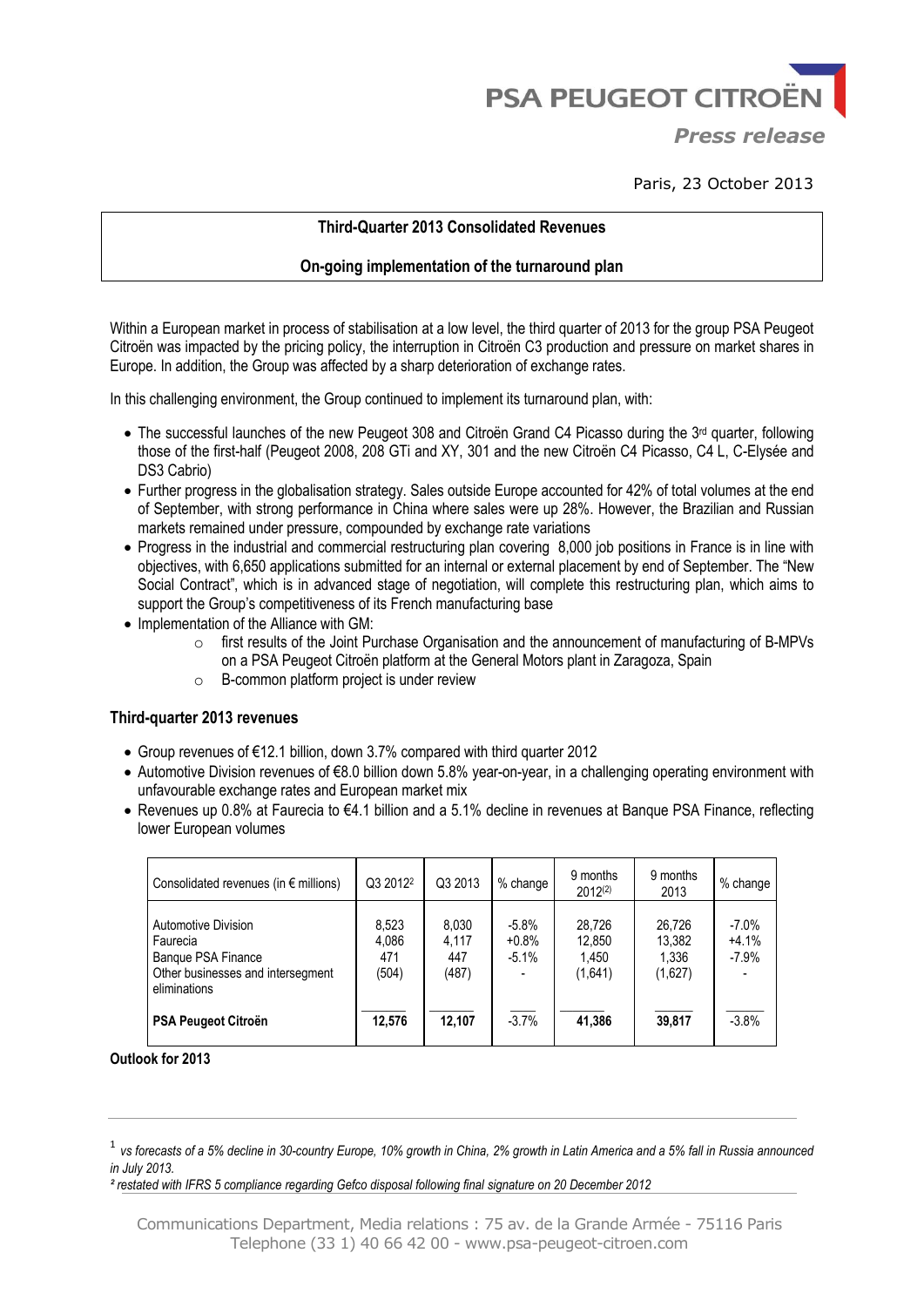

The Group expects automotive markets to decline by some 4% in Europe in 2013; in China the market should grow by approximately 14% and by 2% in Latin America. Russia is expected to decline by 7%. **1**

In this environment, the Group confirms its objective to reduce its operational free cash flow3 consumption at least by half in 2013 and confirms the announced trend of very significant reduction throughout 2014.

#### **AUTOMOTIVE DIVISION**

Sales of assembled vehicles outside Europe accounted for 42% of total unit sales at the end of September 2013, compared with 36% in 2012.

Automotive Division revenues declined by 5.8% in the 3<sup>rd</sup> quarter 2013 to €8,030 million from €8,523 million in the 3<sup>rd</sup> quarter 2012. Worldwide sales of vehicles totalled 610,400 units in the third quarter, down 2.4% and 2,070,500 units in the first nine months, down 1.5% compared with the same period in 2012. This reflects volumes contractions in Europe, Brazil and Russia, partially offset by strong growth of volumes in China, Argentina and the Mediterranean basin.

Revenues from new vehicles sales amounted to €5,518 million compared with €6,125 million in third-quarter 2012. This 9.9% decline was primarily due to the sharp -7.3% drop in assembled vehicle sales outside China, reflecting an unfavourable market mix, the Group pricing policy and growing pressure on market shares from premium and low cost brands in Europe. It also reflects the -5.0% very negative currency effect, mainly attributable to the Russian rouble, Brazilian real, Argentine peso and British pound. The impact of changes in market mix was a negative by -0,3%.

Change in product mix by -0.3% in the third quarter is temporarily impacted by the replacement of the new Peugeot 308 and the progressive ramp up of the Peugeot 2008. Product mix increased by +0.4% by end of September and should also increase in the fourth quarter, particularly thanks to new product launches.

These adverse effects are partly offset by a +1.2% positive price effect, illustrating the Group policy, in a market context of increasingly aggressive competition.

New vehicle inventory amounted to 408,000 units at the end of September, down 63,000 from end of September 2012, in line with targets. The Group confirms a highly disciplined approach to inventory management.

In the third quarter, the Group launched two transactions. The first was a €600 million bond issue carried out on 10 September to coincide with the repayment of existing debt facilities, which generated net proceeds of €300 million and also extended to 2019 the maturities of facilities originally falling due in the next five years. The second transaction concerned the signature of a €300 million loan agreement with the European Investment Bank (EIB).

Capital expenditure continued to be focused on priority projects. Capital expenditure and capitalized R&D costs were down by €764 million in the first half of the year compared with the same period last year. This reduction will continue but at a slower pace in the second semester.

## **GEOGRAPHICAL HIGHLIGHTS**

#### **Europe**

 $\overline{a}$ 

The European automotive markets grew by 2.5% in the third quarter of 2013, with wide country variations still apparent:

- The UK market grew by 12%, the Spanish market expanded by 9%, marking the end of several years of steep decline, and the markets in Central and Eastern Europe gained 6% overall during the quarter.
- By contrast, the Italian market contracted by 4% and the German and French markets decreased by 1%.

In this environment, the Group's market share in Europe narrowed to 11.9% in the first nine months compared to 12.7% in 2012, due to the Group pricing policy, to impact of interruptions in Citroën C3 production, as well as to

*<sup>3</sup>Free cash flow excluding restructuring and exceptional*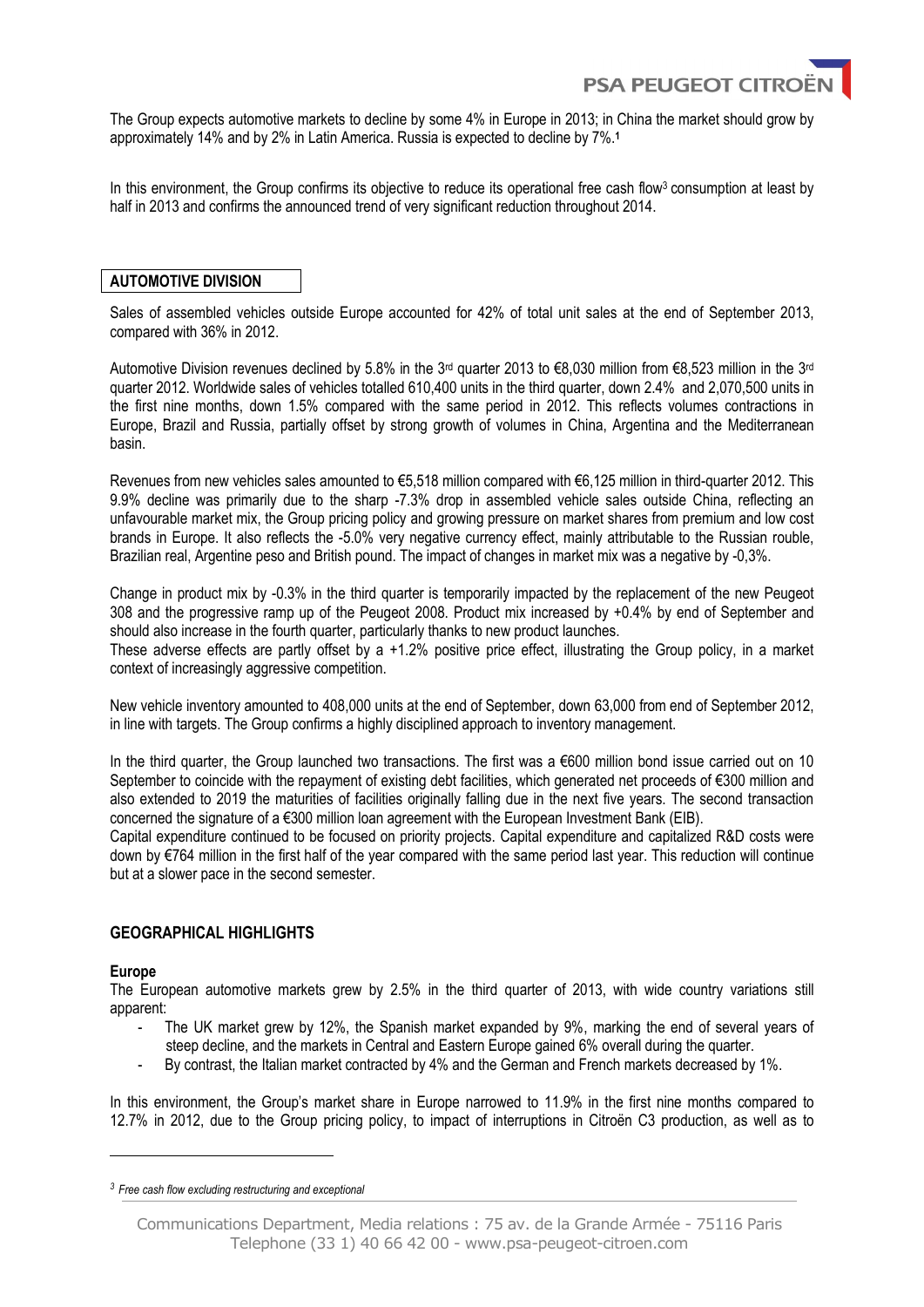**PSA PEUGEOT CITI** 

continuous pressure from both premium and low cost brands that have benefitted from increasing market shares since 2007.

PSA Peugeot Citroën maintained its leadership in the light commercial vehicle market up by just 0.9% over the quarter, with a 20.8% share in the third quarter 2013 compared with 20.2% in 2012.

## **China**

Group sales in China increased by 28.5% over the first nine months, to 403,000 units and the market expanded by 17%.

The Group market share amounts to 3.7% by end of September 2013, reflecting expansion of the distribution network and the successful launches of the Peugeot 3008 and Citroën C4L, to be continued in the fourth quarter by the Peugeot 301 and the Citroën C-Elysée.

Following inauguration of the third manufacturing facility in Wuhan on 2 July, DPCA's production capacity would reach 750,000 units in 2015.

CAPSA, the second Chinese joint venture, has been selling the DS range since the beginning of the year and a new manufacturing facility was inaugurated with the joint venture partners in Shenzhen on 27 September, starting the local production of the DS5. By 2015 the Group's production capacity in China would represent 950,000 units.

## **Russia**

The Russian market continued to decrease, and contracted by 7.8% in the third quarter (-6.5% in nine months). In this declining market exposed to considerable competitive pressure, Group sales fell by 23.1% over nine months, representing a 2.3% market share at the end of September.

The negative change in the rouble exchange rate impacted Russian operating income.

#### **Latin America**

Group sales in Latin America declined by 6.3% to 77,000 units in the third quarter, representing a 5.0% market share. Sales for the first nine months rose by 9.4% to 222,400 units, representing a 5.0% market share.

In Argentina, the Group continued to expand its presence, launching the Peugeot 208 and Partner and the Citroën C3 and Berlingo. 38,500 units were sold in the third quarter, representing a 18% increase over the year-earlier period and a 16.0% market share. Sales for the first nine months represented 106,300 units.

The Brazilian market contracted by 10% in the third quarter and by 1% over the first nine months. Group sales in this market fell by a sharp 30% to 29,500 units in the third quarter (90,800 units sold for the first nine months). The negative variation in the real exchange rate had also a very significant impact on Brazil's operating income.

# **PRODUCT HIGHLIGHTS**

Worldwide sales of Peugeot 208 reach 253,000 units by end of September. Peugeot 208 is in the top 3 of B segment sedan in Europe. The strategy of taking the Brand upmarket had a positive impact on the product mix, with levels 3 and 4 now accounting for 30% of sales, supported by the recent range extensions with the launch of the GTi and XY versions of the Peugeot 208. The Peugeot 208 was launched during the first half of the year in Russia, Brazil and Argentina.

The Peugeot 2008 launched in May has been very well received, with 35,000 units registered and 54,400 units ordered at end-September, well ahead of objectives. To keep pace with the model's success, the Mulhouse plant has operated an additional shift since mid-September.

A total of 28,800 customers have already ordered the new five-seat and seven-seat Citroën C4 Picasso introduced in June and September respectively, with high trim level, above 60% of them choosing the 3+ versions.

The new Peugeot 308 was launched in September in France and in Germany, to coincide with the Frankfurt Motor Show. This is the second vehicle based on the new EMP2 platform. Weighing 140kg less than its predecessor and featuring the new Peugeot design, it will support the Group's aim of ranking among the three best-selling models in the segment. The Peugeot 308 will be gradually launched in other European markets by early 2014 then will be sold in Latin America, China and Russia.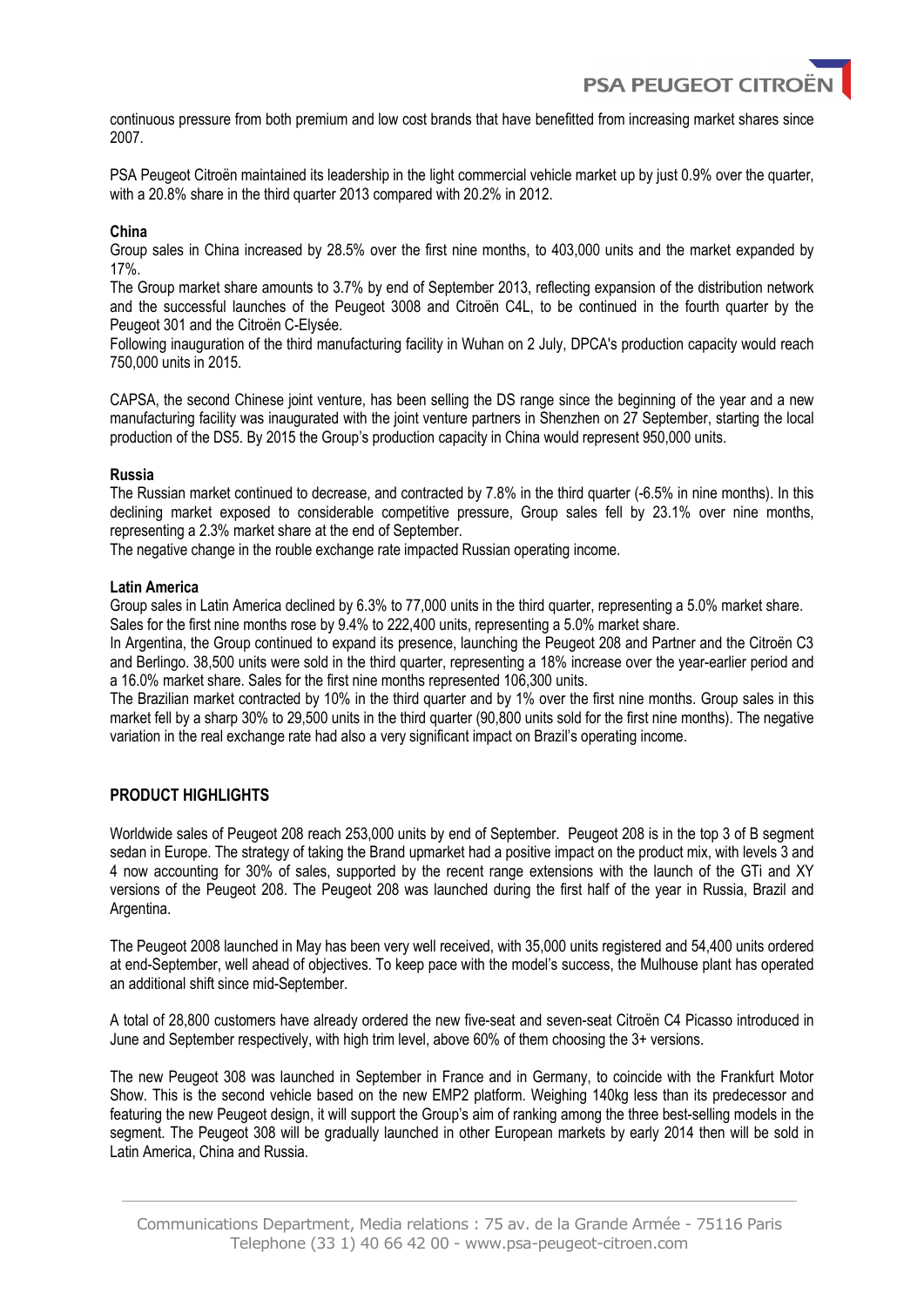The strategy to move the Peugeot and Citroën brands up market continued apace in the third quarter, with premium models accounting for 19% of consolidated sales at the end of September, versus 18% in the same period of 2012. The four diesel hybrid models (Peugeot 3008HY4, 508RXH, 508HY4 and Citroën DS5HY4) contribute to the Group's technological advance and reduction of average rate of CO2. They account for over 30% of Citroën DS5 sales, 16% of Peugeot 508 sales and more than 10% of Peugeot 3008 sales.

**PSA PEUGEOT CITRO** 

# **GROUP HIGHLIGHTS**

- The Group continues the negotiation of the "New Social Contract", which will complete the current restructuring plan. Its objective is to support the Group's competitiveness of French manufacturing base. This negotiation is in final stages and will be presented to the Comité Central d'Entreprise on October, 24<sup>th</sup>. Four unions have announced their intention to sign this agreement.
- In the third quarter of 2013, PSA Peugeot Citroën and General Motors announced their project to manufacture the two groups' B-MPVs at the General Motors plant in Zaragoza, Spain, on a PSA Peugeot Citroën platform. This is the first project resulting from the global alliance signed in December 2012. The vehicles will come to market in late 2016. Projects are underway for the development of C-MPVs and cross-overs. The joint purchasing organisation has its first results, with savings of around €60 million this year.
- The project of development of a new joint platform for B segment models with GM is under review as well as the relevant terms of the development agreement. As a result, the announced mid-term synergies (\$1 billion for PSA) may be readjusted downwards. New initiatives are under consideration.

# **FAURECIA**

Faurecia reported revenues of €4,117 million for the third quarter of 2013, an increase of 0.8%. This increase is driven by revenues related to Monolith sales and to Development, Tooling & Prototype, with respectively +10.8% and 20.2%,. Revenues from product sales were down 2.7% to 3,129.9 M€, with unfavourable change in exchange rates. These revenues were down 1.4% in Europe, 13.4% in North America, and rose by 21.4% in South America and by 4.4% in Asia.

## **BANQUE PSA FINANCE**

In a context of declining sales in Europe (-9.6% on markets where Banque PSA Finance operates), number of contracts represents 174,000 units, down -9.4%, as compared to third quarter 2012. Commercial performance remains very dynamic, with a 29.5% penetration rate on new vehicles, among the Group customer.

Banque PSA Finance's revenues is at €447 million (-5.1%) in Q3, the loan book amounts to €21.4 billion at end of September, down -9.9% (-6.7% related to final client balance).

Lastly, the success of Distingo passbook, which was launched in March 2013, is confirmed with a level of collected savings largely above targets. End of year outstanding objective should be achieved, or exceeded if momentum continues.